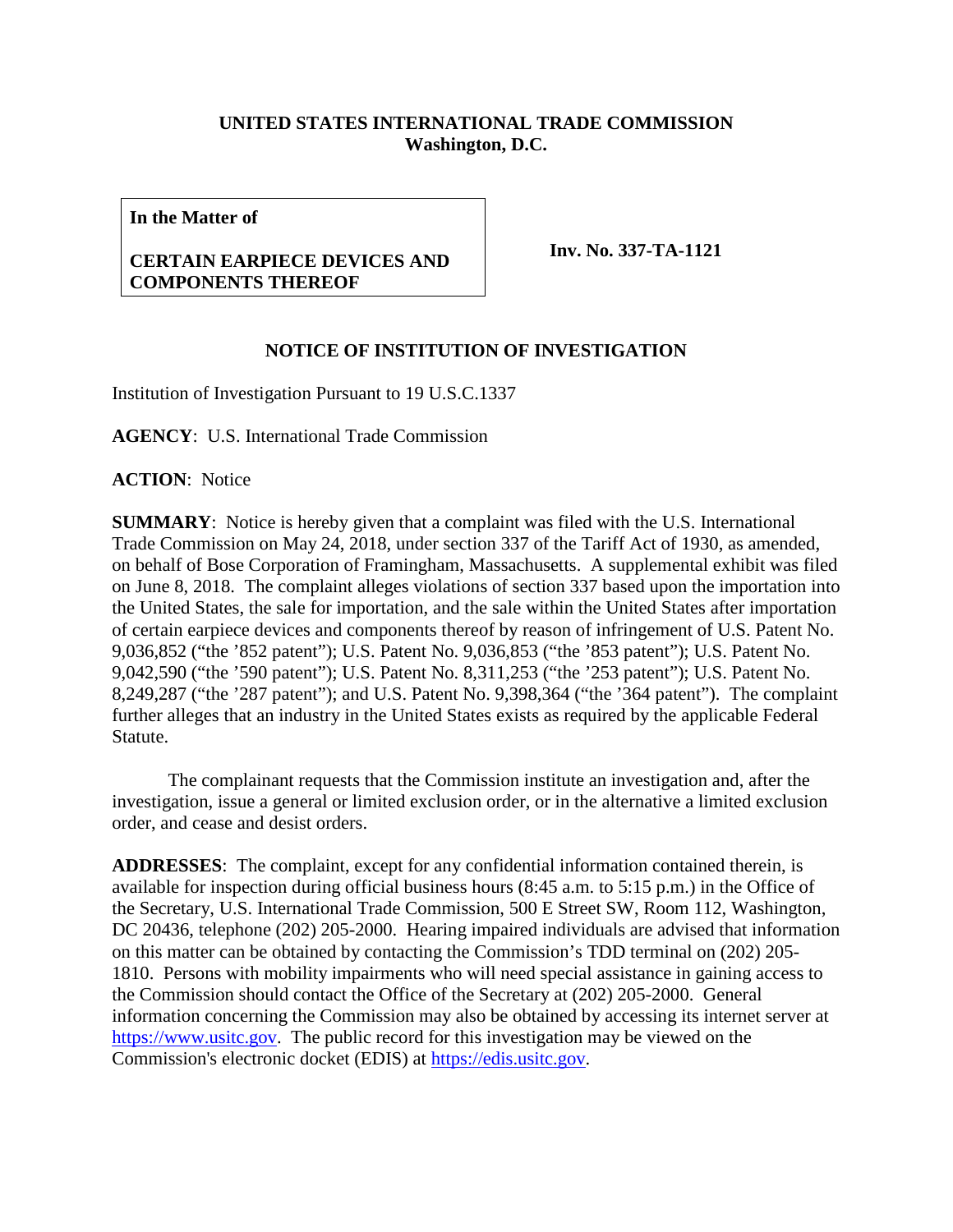**FOR FURTHER INFORMATION CONTACT**: Pathenia M. Proctor, The Office of Unfair Import Investigations, U.S. International Trade Commission, telephone (202) 205-2560.

## **SUPPLEMENTARY INFORMATION**:

**AUTHORITY**: The authority for institution of this investigation is contained in section 337 of the Tariff Act of 1930, as amended, 19 U.S.C. 1337, and in section 210.10 of the Commission's Rules of Practice and Procedure, 19 C.F.R. 210.10 (2018).

**SCOPE OF INVESTIGATION**: Having considered the complaint, the U.S. International Trade Commission, on June 22, 2018, **ORDERED THAT** –

(1) Pursuant to subsection (b) of section 337 of the Tariff Act of 1930, as amended, an investigation be instituted to determine whether there is a violation of subsection (a)(1)(B) of section 337 in the importation into the United States, the sale for importation, or the sale within the United States after importation of products identified in paragraph (2) by reason of infringement of one or more of claims 1, 5, 7, 9, and 14 of the '852 patent; claims 1-3, 6, 8, 10, and 11 of the '853 patent; claims 1, 3, 4, 6, 7, and 10 of the '590 patent; claims 1, 3, 4, and 6 of the '253 patent; claims 1 and 6-8 of the '287 patent; and claims 1, 2, 5, 8, 11, and 16 of the '364 patent; and whether an industry in the United States exists as required by subsection (a)(2) of section 337;

(2) Pursuant to section 210.10(b)(1) of the Commission's Rules of Practice and Procedure, 19 C.F.R. 210.10(b)(1), the plain language description of the accused products or category of accused products, which defines the scope of the investigation, is "in-ear headphones and accessories using a retaining structure to secure the device in a user's ear";

(3) For the purpose of the investigation so instituted, the following are hereby named as parties upon which this notice of investigation shall be served:

(a) The complainant is:

Bose Corporation 100 Mountain Road Framingham, MA 01701

(b) The respondents are the following entities alleged to be in violation of section 337, and are the parties upon which the complaint is to be served:

> 1MORE USA, Inc. 10225 Barnes Canyon Road, Suite A202 San Diego, CA 92121

APSkins 140 Lakeside Avenue, Suite A #334 Seattle, WA 98122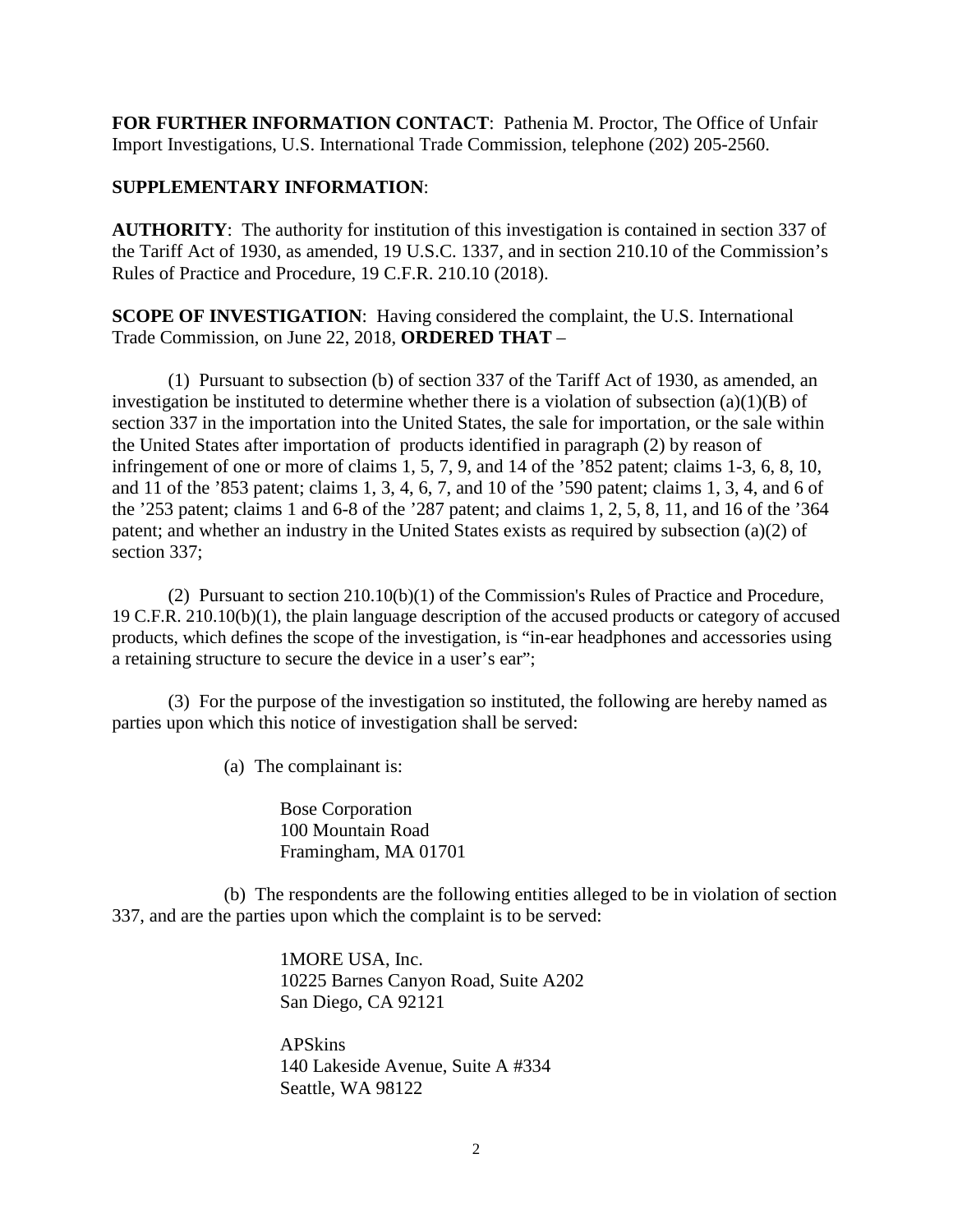Beeebo Online Limited 3837 Bay Lake Trail, Suite 115 North Las Vegas, NV 89030

iHip 19 Progress Street Edison, NJ 08820

LMZT LLC 303 Louisiana Avenue Brooklyn, NY 11207

Misodiko NanShanQu XiLiJieDao PingShanCun 192 Dong 509 ShenZhen GuangDong 518055 China

Phaiser LLC 909 Silber Road Houston, TX 77024

Phonete A-201 No. 1 Qianwan Yilu Qianhai Shenggang hezuoqu, Shenzhen China

REVJAMS 248 Lafayette Street New York, NY 10012

SMARTOMI Products, Inc. 2760 E Philadelphia Street Ontario, CA 91761

Spigen, Inc. 9975 Toledo Way, Suite 100 Irvine, CA 92618-1826

Sudio AB Upplandsgatan 7 111 23 Stockholm, Sweden

Sunvalley Tek International, Inc. 46724 Lakeview Boulevard Fremont, CA 94538